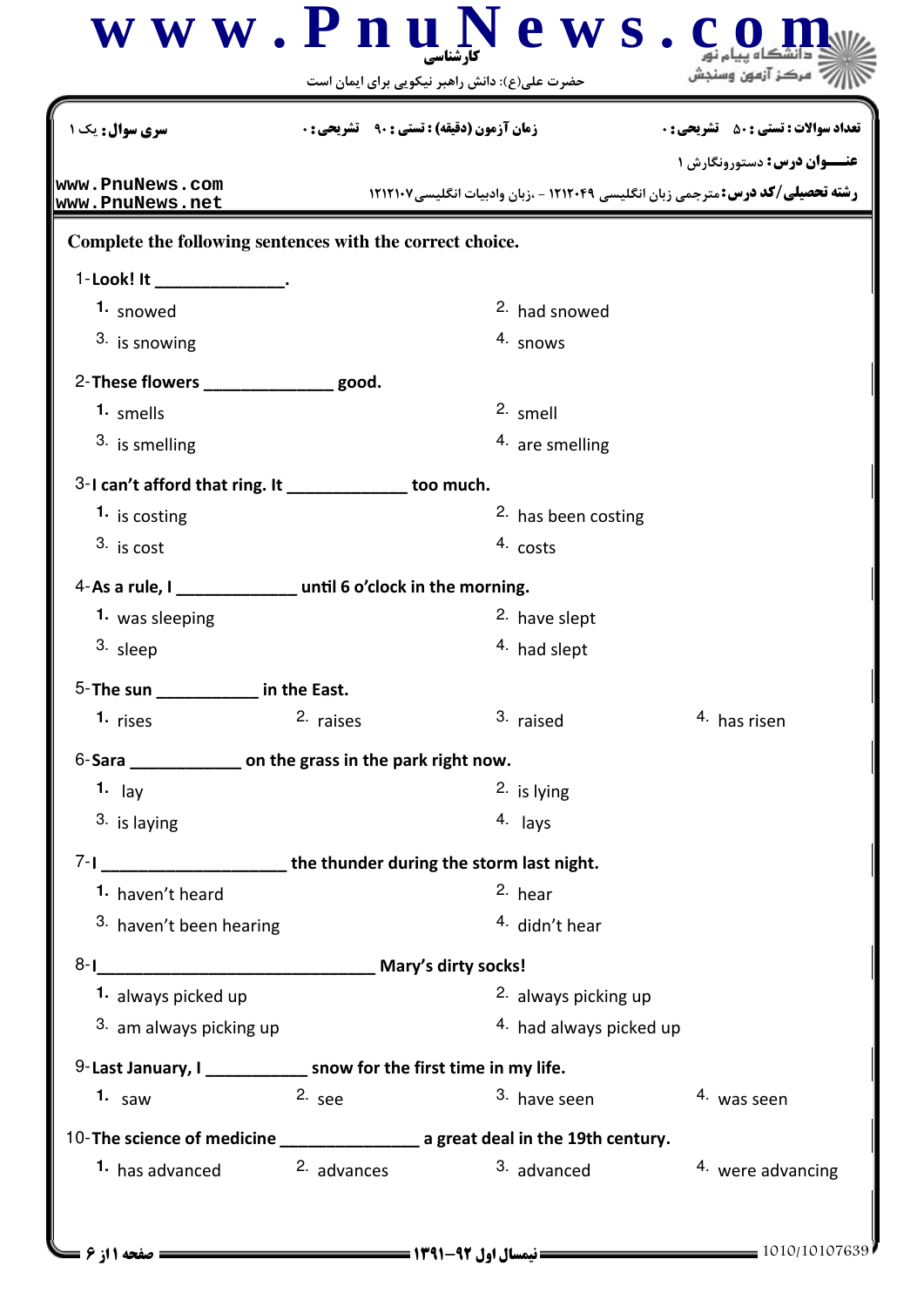|                                                    | www.PnuNews.<br>حضرت علی(ع): دانش راهبر نیکویی برای ایمان است                                                                            |                                         |                                                                                                                      |
|----------------------------------------------------|------------------------------------------------------------------------------------------------------------------------------------------|-----------------------------------------|----------------------------------------------------------------------------------------------------------------------|
| <b>سری سوال :</b> یک ۱                             | <b>زمان آزمون (دقیقه) : تستی : ۹۰٪ تشریحی: 0</b>                                                                                         |                                         | <b>تعداد سوالات : تستی : 50 ٪ تشریحی : 0</b>                                                                         |
| www.PnuNews.com<br>www.PnuNews.net                 |                                                                                                                                          |                                         | <b>عنــوان درس:</b> دستورونگارش ۱<br>رشته تحصیلی/کد درس: مترجمی زبان انگلیسی ۱۲۱۲۰۴۹ - ،زبان وادبیات انگلیسی/۱۲۱۲۱۰۷ |
| 11-The telephone<br>answer it?                     |                                                                                                                                          | for almost a minute. Why doesn't anyone |                                                                                                                      |
| 1. $rings$                                         |                                                                                                                                          | $2.$ is ringing                         |                                                                                                                      |
| 3. rang                                            |                                                                                                                                          | 4. has been ringing                     |                                                                                                                      |
| 12-We                                              |                                                                                                                                          |                                         | for Nancy for over three hours before she finally arrived yesterday.                                                 |
| 1. were waiting                                    |                                                                                                                                          | <sup>2.</sup> had been waiting          |                                                                                                                      |
| 3. have waited                                     |                                                                                                                                          | 4. wait                                 |                                                                                                                      |
| 13-Do you have any plans for dinner?<br>- Yes. I   | a co-worker for dinner at Alice's Restaurant.                                                                                            |                                         |                                                                                                                      |
| Want to join us?                                   |                                                                                                                                          |                                         |                                                                                                                      |
| 1. have meeting                                    |                                                                                                                                          | <sup>2.</sup> will be met               |                                                                                                                      |
| 3. am going to meet                                |                                                                                                                                          | 4. will meeting                         |                                                                                                                      |
| 14-I will go to bed after I _____________ my work. |                                                                                                                                          |                                         |                                                                                                                      |
| 1. would finish                                    |                                                                                                                                          | <sup>2.</sup> finished                  |                                                                                                                      |
| 3. will finish                                     |                                                                                                                                          | 4. have finished                        |                                                                                                                      |
|                                                    | <sup>15</sup> -By the time you get back, they __________________________________ care of everything.                                     |                                         |                                                                                                                      |
| 1. will take                                       |                                                                                                                                          | 2. would take                           |                                                                                                                      |
| 3. taking                                          |                                                                                                                                          | 4. will have taken                      |                                                                                                                      |
| years.                                             | 16-When Professor Jones retires next month, he _________________________________                                                         |                                         | for 45                                                                                                               |
| 1. would be teaching                               |                                                                                                                                          | 2. will have been teaching              |                                                                                                                      |
| $3.$ is going to teach                             |                                                                                                                                          | <sup>4.</sup> will teach                |                                                                                                                      |
|                                                    | 17-All of you drew pictures of _______________________, didn't you?                                                                      |                                         |                                                                                                                      |
| 1. yourself                                        |                                                                                                                                          | 2. yours                                |                                                                                                                      |
| $3.$ you                                           |                                                                                                                                          | 4. yourselves                           |                                                                                                                      |
|                                                    | 18-Nothing good ever comes from self-pity. You should stop feeling sorry for<br>George, and start doing something to solve your problem. |                                         |                                                                                                                      |
| 1. yourselves                                      |                                                                                                                                          | $2.$ you                                |                                                                                                                      |
| 3. yourself                                        |                                                                                                                                          | 4. yours                                |                                                                                                                      |
|                                                    |                                                                                                                                          |                                         |                                                                                                                      |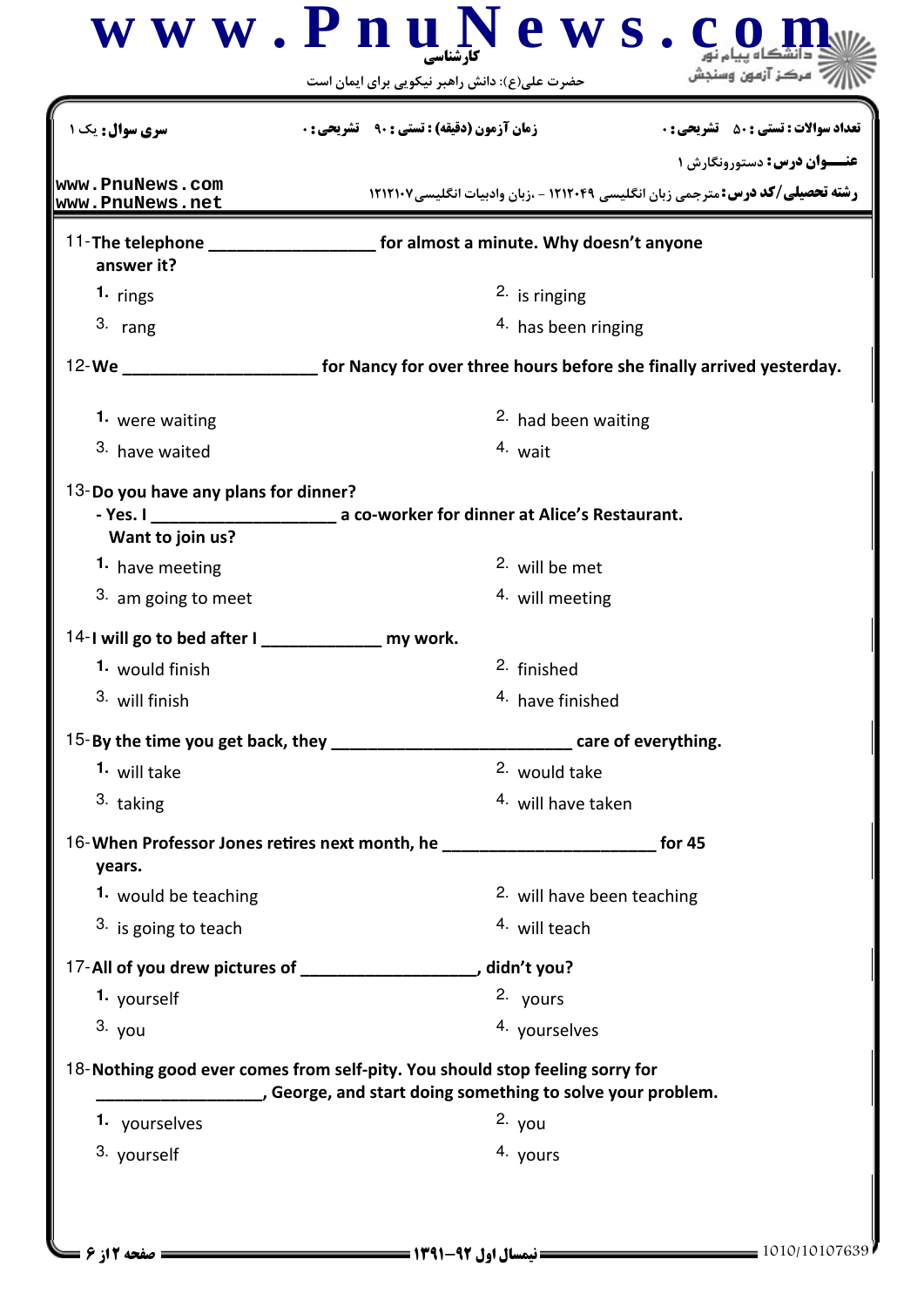|                                                                                                           | $\bf w \mathbf w \mathbf w \mathbf P \mathbf n \mathbf u \mathbf N \mathbf e \mathbf w \mathbf s$ . |                          |                                                                                            |
|-----------------------------------------------------------------------------------------------------------|-----------------------------------------------------------------------------------------------------|--------------------------|--------------------------------------------------------------------------------------------|
|                                                                                                           | حضرت علی(ع): دانش راهبر نیکویی برای ایمان است                                                       |                          | مركن آزمون وسنحش                                                                           |
| سری سوال : یک ۱                                                                                           | <b>زمان آزمون (دقیقه) : تستی : ۹۰٪ تشریحی : 0</b>                                                   |                          | <b>تعداد سوالات : تستي : 50 ٪ تشريحي : 0</b>                                               |
|                                                                                                           |                                                                                                     |                          | <b>عنــوان درس:</b> دستورونگارش ۱                                                          |
| www.PnuNews.com<br>www.PnuNews.net                                                                        |                                                                                                     |                          | <b>رشته تحصیلی/کد درس:</b> مترجمی زبان انگلیسی ۱۲۱۲۰۴۹ - ،زبان وادبیات انگلیسی ۱۲۱۲۱۰۷     |
| 19-One of the countries I would like to visit is Sweden. _______________________ is<br>would like to see. | Mexico. Of course, besides these two countries, there are many other places I                       |                          |                                                                                            |
| 1. Other                                                                                                  |                                                                                                     | 2. Others                |                                                                                            |
| 3. The other                                                                                              |                                                                                                     | <sup>4.</sup> Another    |                                                                                            |
| 20-I'm getting tired. I'd like to go home and go to bed. Would you mind if I<br>early?                    |                                                                                                     |                          |                                                                                            |
| $1.$ left                                                                                                 |                                                                                                     | <sup>2.</sup> am leaving |                                                                                            |
| 3. will leave                                                                                             |                                                                                                     | 4. am going to leave     |                                                                                            |
| Complete the following sentences with the correct choice.                                                 |                                                                                                     |                          |                                                                                            |
| $21 - 1$                                                                                                  | go to the doctor. I'm feeling much better.                                                          |                          |                                                                                            |
| 1. must not                                                                                               |                                                                                                     | 2. should                |                                                                                            |
| 3. don't have to                                                                                          |                                                                                                     | 4. had better            |                                                                                            |
| 22-Rice have water in order to grow.                                                                      |                                                                                                     |                          |                                                                                            |
| 1. should                                                                                                 |                                                                                                     | 2. ought to              |                                                                                            |
| 3. had better                                                                                             |                                                                                                     | 4. must                  |                                                                                            |
| 23-I failed my math class.                                                                                |                                                                                                     |                          | You _______________________talked to your teacher and asked for some help during the term. |
| 1. should have                                                                                            | 2. must have                                                                                        | 3. had better            | 4. had to have                                                                             |
| 24-It's supposed to rain tomorrow.<br>100 percent accurate.                                               | - I know, but the forecast _______________ wrong. Weather forecasts are far from                    |                          |                                                                                            |
| 1. must be                                                                                                |                                                                                                     | $2.$ could be            |                                                                                            |
| $3.$ is                                                                                                   |                                                                                                     | 4. should be             |                                                                                            |
| Complete the following sentences with the correct choice.                                                 |                                                                                                     |                          |                                                                                            |
| 25-Roza seems very lonely to me.<br>- I agree. She _________ not have many friends.                       |                                                                                                     |                          |                                                                                            |
| 1. should                                                                                                 | 2. would                                                                                            | 3. must                  | 4. could                                                                                   |
| 26-Did Ed really mean what he said yesterday?                                                             | - No I don't think so, he _______ have been kidding.                                                |                          |                                                                                            |
| 1. should                                                                                                 | 2. must                                                                                             | 3. ought to              | 4. might                                                                                   |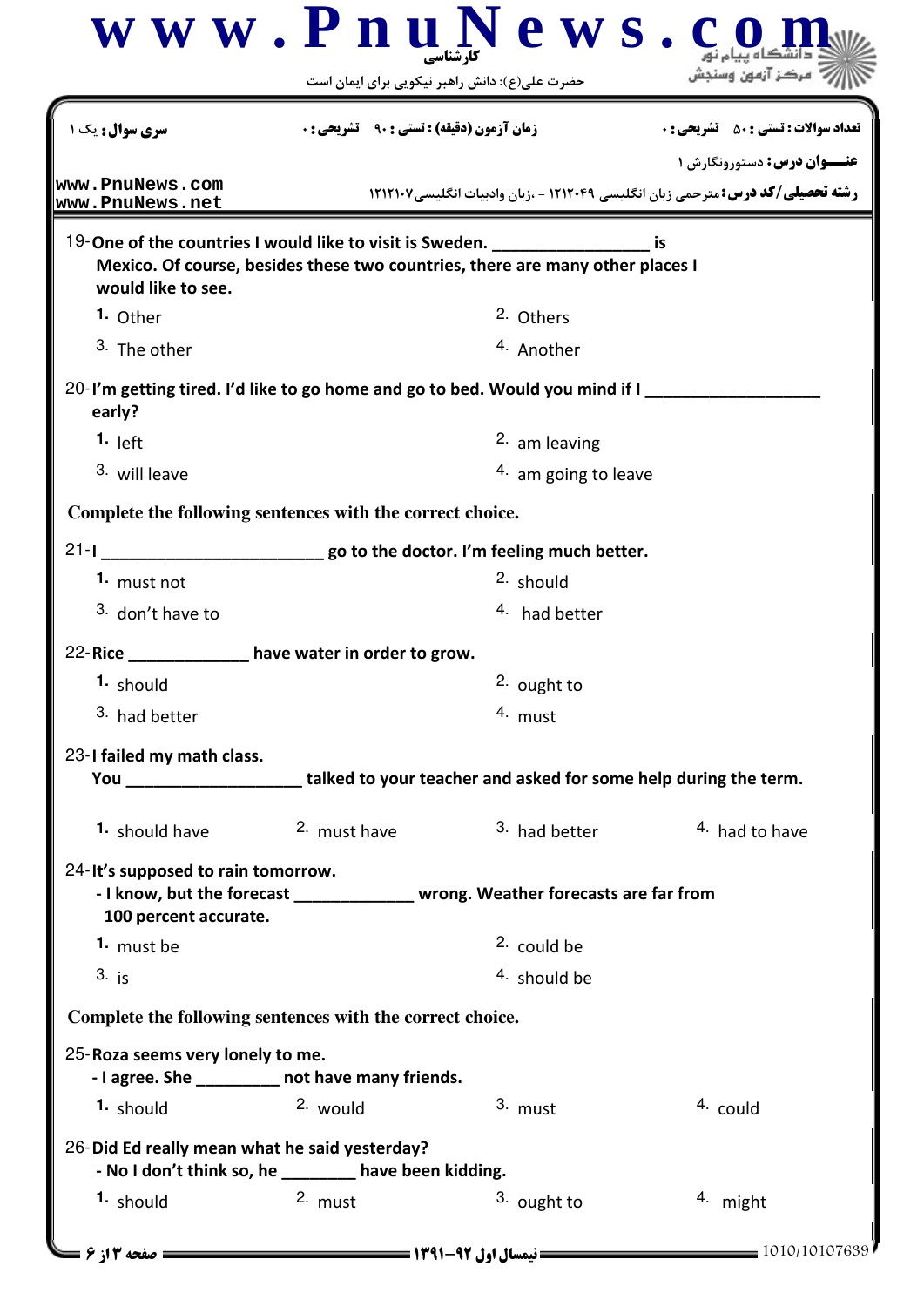| www.PnuNews.                                                                                                                                                                                                                   | حضرت علی(ع): دانش راهبر نیکویی برای ایمان است      |                                   |                                                                                        |  |
|--------------------------------------------------------------------------------------------------------------------------------------------------------------------------------------------------------------------------------|----------------------------------------------------|-----------------------------------|----------------------------------------------------------------------------------------|--|
| <b>سری سوال :</b> یک ۱                                                                                                                                                                                                         | <b>زمان آزمون (دقیقه) : تستی : 90 ٪ تشریحی : 0</b> |                                   | <b>تعداد سوالات : تستي : 50 ٪ تشريحي : 0</b><br><b>عنــوان درس:</b> دستورونگارش ۱      |  |
| www.PnuNews.com<br>www.PnuNews.net                                                                                                                                                                                             |                                                    |                                   | <b>رشته تحصیلی/کد درس:</b> مترجمی زبان انگلیسی ۱۲۱۲۰۴۹ - ،زبان وادبیات انگلیسی ۱۲۱۲۱۰۷ |  |
| 27-Kathy lost her way while driving to River City. She _________ have left her<br>road map at home.                                                                                                                            |                                                    |                                   |                                                                                        |  |
| 1. $mightn't$                                                                                                                                                                                                                  | <sup>2.</sup> shouldn't                            | 3. mustn't                        | 4. couldn't                                                                            |  |
| 28-James and the state of the state of the state of the state of the state of the state of the state of the state of the state of the state of the state of the state of the state of the state of the state of the state of t |                                                    |                                   | the news a long time ago. He needed that information                                   |  |
| sooner.                                                                                                                                                                                                                        |                                                    |                                   |                                                                                        |  |
| 1. should tell                                                                                                                                                                                                                 |                                                    | <sup>2.</sup> must have been told |                                                                                        |  |
| 3. should have been told                                                                                                                                                                                                       |                                                    | 4. must tell                      |                                                                                        |  |
| 29-These books _________________ to the library by tomorrow.                                                                                                                                                                   |                                                    |                                   |                                                                                        |  |
| 1. have returned                                                                                                                                                                                                               |                                                    | <sup>2.</sup> have to be returned |                                                                                        |  |
| 3. had to return                                                                                                                                                                                                               |                                                    | 4. had to be returned             |                                                                                        |  |
| 30-Gandhi was committed                                                                                                                                                                                                        | <b>Example 10</b> nonviolence.                     |                                   |                                                                                        |  |
| 1. by                                                                                                                                                                                                                          | 2. with                                            | $3. \text{ in}$                   | 4. t <sub>0</sub>                                                                      |  |
| 31-There was an accident, but nobody ___                                                                                                                                                                                       |                                                    |                                   |                                                                                        |  |
| $1.$ hurt                                                                                                                                                                                                                      |                                                    | 2. got hurt                       |                                                                                        |  |
| 3. was gotten hurt                                                                                                                                                                                                             |                                                    | <sup>4.</sup> was getting hurt    |                                                                                        |  |
|                                                                                                                                                                                                                                |                                                    |                                   |                                                                                        |  |
| 1. injury                                                                                                                                                                                                                      |                                                    | 2. injuring                       |                                                                                        |  |
| 3. injured                                                                                                                                                                                                                     |                                                    | 4. injure                         |                                                                                        |  |
| 33-The -ing form of "sit" ____________ with a double t.                                                                                                                                                                        |                                                    |                                   |                                                                                        |  |
| 1. is spelled                                                                                                                                                                                                                  |                                                    | 2. spells                         |                                                                                        |  |
| 3. is being spelled                                                                                                                                                                                                            |                                                    | 4. being spelled                  |                                                                                        |  |
| 34-I love my wife. I _____________________ to a wonderful woman.                                                                                                                                                               |                                                    |                                   |                                                                                        |  |
| 1. am being married                                                                                                                                                                                                            |                                                    | 2. am married                     |                                                                                        |  |
| $3.$ marry                                                                                                                                                                                                                     |                                                    | 4. married                        |                                                                                        |  |
| 35-I'm not acquainted ___________ that theory. Do you know anything about it?                                                                                                                                                  |                                                    |                                   |                                                                                        |  |
| $1.$ with                                                                                                                                                                                                                      | $2.$ about                                         | 3. t <sub>0</sub>                 | 4. by                                                                                  |  |
| 36-John's bald head is protected ____________ the hot sun when he's wearing his hat.                                                                                                                                           |                                                    |                                   |                                                                                        |  |
| 1. of                                                                                                                                                                                                                          |                                                    | $2.$ about                        |                                                                                        |  |
| $3.$ to                                                                                                                                                                                                                        |                                                    | 4. from                           |                                                                                        |  |
|                                                                                                                                                                                                                                |                                                    |                                   |                                                                                        |  |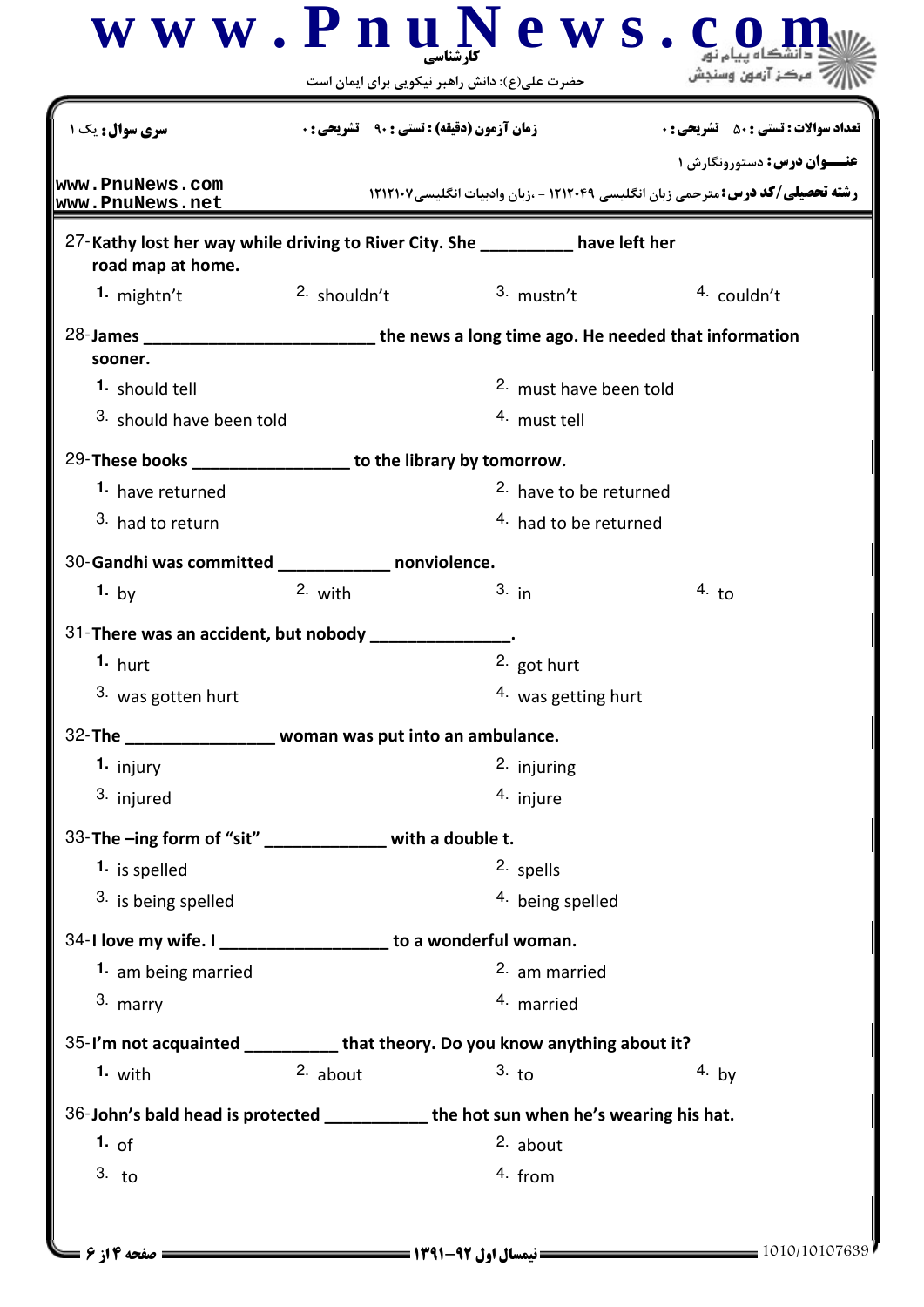|                                                                                                                      |                                                              | $\bf w \ w \ w \ . \ P \ n \ u \ N \ e \ w \ s \ . \ c$                                        |                                                                                                                              |
|----------------------------------------------------------------------------------------------------------------------|--------------------------------------------------------------|------------------------------------------------------------------------------------------------|------------------------------------------------------------------------------------------------------------------------------|
| <b>سری سوال :</b> یک ۱                                                                                               | <b>زمان آزمون (دقیقه) : تستی : 90 ٪ تشریحی : 0</b>           | حضرت علی(ع): دانش راهبر نیکویی برای ایمان است                                                  | <b>تعداد سوالات : تستي : 50 ٪ تشريحي : 0</b>                                                                                 |
| www.PnuNews.com<br>www.PnuNews.net                                                                                   |                                                              |                                                                                                | <b>عنـــوان درس:</b> دستورونگارش ۱<br><b>رشته تحصیلی/کد درس:</b> مترجمی زبان انگلیسی ۱۲۱۲۰۴۹ - ،زبان وادبیات انگلیسی ۱۲۱۲۱۰۷ |
| 37-Water consists                                                                                                    | hydrogen and oxygen.                                         |                                                                                                |                                                                                                                              |
| 1. from                                                                                                              |                                                              | 2. with                                                                                        |                                                                                                                              |
| 3. of                                                                                                                |                                                              | <sup>4.</sup> through                                                                          |                                                                                                                              |
|                                                                                                                      |                                                              | Look at the <i>italicized</i> words in the following sentences. Find the incorrect ones:       |                                                                                                                              |
| 38-Which word in the following sentence is WRONG?                                                                    |                                                              | "Ann likes to wear jewelries. Today, she is wearing four rings, six bracelets and a necklace." |                                                                                                                              |
| 1. jewelries                                                                                                         | $2.$ rings                                                   | 3. bracelets                                                                                   | 4. necklace                                                                                                                  |
| 39-Which word in the following sentence should be corrected?                                                         |                                                              | "John and his five- years- old daughter came to see us last weekend for the first time."       |                                                                                                                              |
| 1. $years$                                                                                                           | $2.$ came to                                                 | 3. weekend                                                                                     | 4. the first time                                                                                                            |
| 40-Which word in the sentence below needs to be corrected?<br>a lot of equipments."                                  |                                                              |                                                                                                | "There are typewriters, copiers and telephones in a typical business office. A business office needs                         |
| 1. typewriters                                                                                                       | 2. copiers                                                   | 3. telephones                                                                                  | 4. equipments                                                                                                                |
| 41-Which word in the following sentence should be corrected?                                                         |                                                              | "Each one of your suitcases will be checked when you go through custom."                       |                                                                                                                              |
| <sup>1.</sup> each one                                                                                               | 2. suitcases                                                 | 3. be checked                                                                                  | 4. custom                                                                                                                    |
| 42-Which word in the following sentence should be corrected?                                                         | "Every furniture that you see in that room is made of wood." |                                                                                                |                                                                                                                              |
| 1. Every                                                                                                             | $2.$ you                                                     | $3.$ is                                                                                        | 4. of                                                                                                                        |
| 43-English has borrowed quite a few words from -------------languages.                                               |                                                              |                                                                                                |                                                                                                                              |
| 1. other                                                                                                             | 2. others                                                    | 3. the others                                                                                  | 4. another                                                                                                                   |
| 44-Which word in the following sentence is used WRONGLY?<br>them from moving from place to place in search of work." |                                                              | "Many of people prefer to live in small towns. Their attachment to their communities prevents  |                                                                                                                              |
| 1. of people                                                                                                         | 2. prevents                                                  | 3. moving                                                                                      | 4. search of                                                                                                                 |
| 45-He is ------------- to study much harder for the exam, but I --------------- he won't.                            |                                                              |                                                                                                |                                                                                                                              |
| 1. supposed/suppose                                                                                                  |                                                              | 2. suppose/supposed                                                                            |                                                                                                                              |
| 3. supposing/suppose                                                                                                 |                                                              | 4. supposed/supposing                                                                          |                                                                                                                              |
| 46-Many students would rather -----------on their own than go to classes.                                            |                                                              |                                                                                                |                                                                                                                              |
| 1. study                                                                                                             | $2.$ to study                                                | 3. studying                                                                                    | 4. studied                                                                                                                   |
|                                                                                                                      |                                                              |                                                                                                |                                                                                                                              |